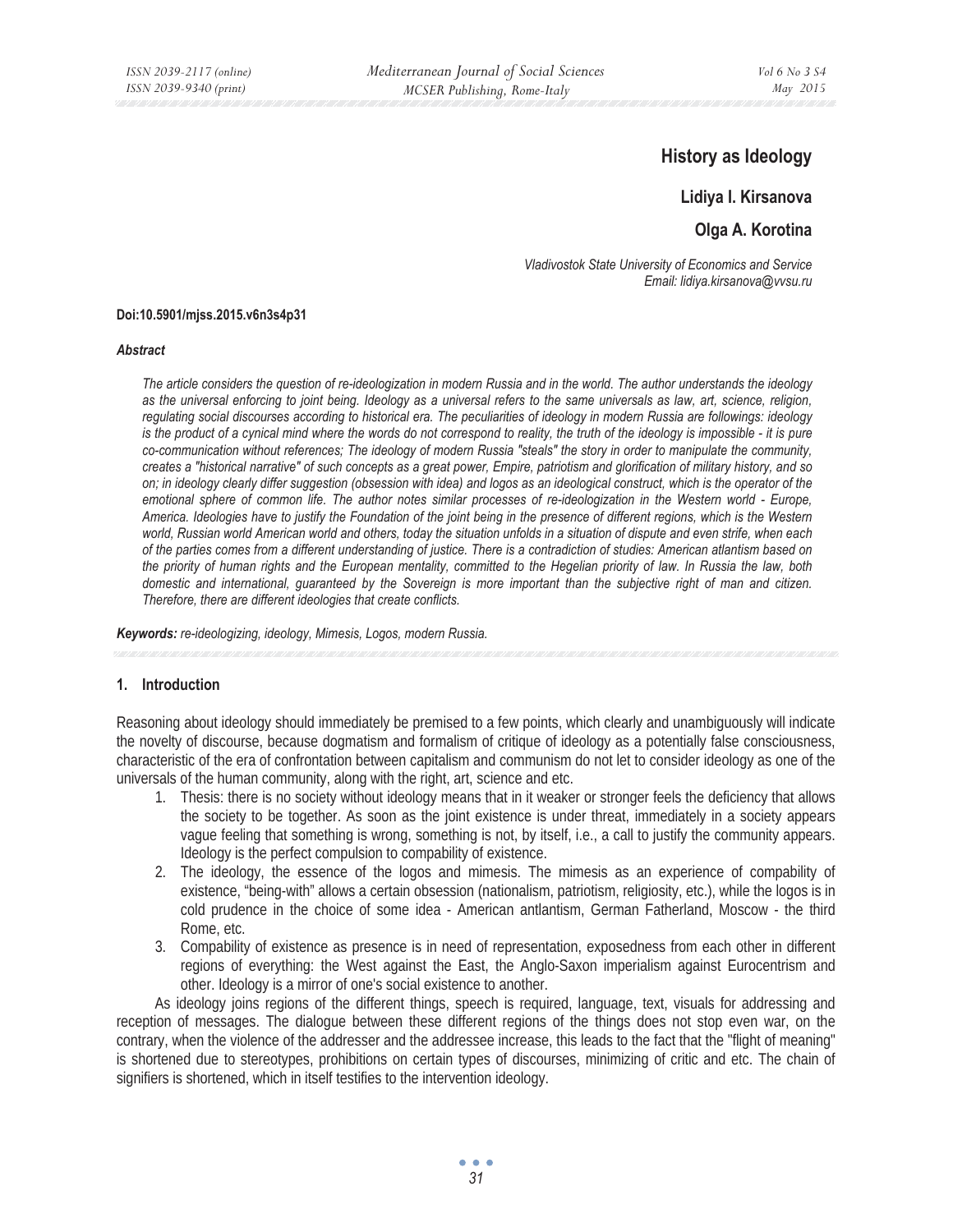## **2. Literature Review**

This article uses ideas of Slavoy Zizek from the book "the Sublime object of ideology" in particular establishment of request of the modern world to re-ideologization. Returned subject of ideology is characterized by such properties as cynicism, the tendency to manipulate public consciousness, based on information resources, disregard for reality.

Franklin Ankersmit introduced in the philosophy of history, the concept of the ideal narrative, which proved to be very productive for our study. Historical narrative is assembled from the events of history, which give the existential, moral, ideological value, making it suitable for impact on social subjects. Substantial assistance in the development of the concept "ideology of the modern military of Russia" was provided by the f Walter Benjamin's work "On the concept of history". The German thinker believed that in historical event, there are voids, unfinished project of leaders and participants, i.e., because the event remains incomplete in its past, this leads to the repetition of that event once again. However, the story gets back not as factionist, but in the form of text, sayings, messages, etc., i.e. in ideological format.

## **3. Methods and Materials**

Ideology is the universal, the general concept that organizes the discourse. For example, the concepts of "democracy" or "communism" are clamps or ties of all other signifiers, which are valid in this co-society:: if you say democracy, in the economy this means the extraction of surplus value, in the organization of power - elections, in politics - about womenfeminism, in relation to the nature - environmental movement and so on, if you say communism, in politics it is the dictatorship of the proletariat, in relation with women - the right to work, equal with men, in relationships with nature - the work on phase, etc. The core ideology or "weighted," meaning exists for organization of discourses with the aim to stop free flying of signifiers.

In Marxist ideology both, "fair" or naive consciousness are the legacy of the Enlightenment. In Marxist ideology, the one who was its carrier, sincerely believed that communism is the future of mankind - from Karl Marx to Louis Althusser and Jean-Luc Nancy.

For example, assessing the political processes of the 30-ies of XX century in Russia the researchers have noted the coincidence of personal truth and the good of the revolution (Zizek, 2008). Bukharin believed in the idea of revolution, considered himself a Communist, but that's why when he was offered a deal: to incriminate himself for the revolution, he muttered on the court the recognition in espionage. Modern liberal ideology does not pose the question of truth, of honor or duty someone confesses one or another ideology. Moreover, liberalite is such consciousness, which is characterized by a certain fault, fissure, non-recognition of himself and non-recognition ... of something in itself, namely belonging to ... ideology. The question is not to see events and things as they exist by themselves, without the "curve" mirror ideology, but in understanding why joint Genesis needs in ideological processing.

The place of sincere subject of ideology took the cynical subject. In modern societies, whether democratic or totalitarian cynicism is part of the accepted rules of the game. The dominant ideology does not imply a literal attitude. It is possible that of the greatest danger are those who literally follows the ideology that is expressed in such sentiments as Islamic fanaticism, obsession. In the destruction of the shrines of Christianity they act consistently, because the prohibition of the image is included in the Islamic Canon. A new subject of ideology is cynical subject. Characteristic of cynical subject is not the belonging to a certain things, not the expression of any substance belonging to a nation as an "ethnographic things, but the exchange of messages not related to the referent. The President as an entity is the guarantor of the joint being of the people, nation, and as a subject of ironic message – the source of peacekeeping wars.

The words broke away from things. R. Bart, describing the modern era, argued that the real is a myth, and expression, display of things that are not existing, is solely a communication system.

Louis Althusser, speaking about ideology, wrote that it was struggling for Words. As the reality of the class struggle presents ideas that are represented by words, ideology is a representation of representation. Words are explosives, tranquilizers, poisons (Althusser, 1976; & Barthes, 1989). Modern political philosopher Slavoy Zizek, determining the cynical subject of ideology articulates his position in a speech this way: you know that I tell a lie, I know this too, but nevertheless, I say it. (Zizek, 1989).

Ideology has ceased to be what Marx called false consciousness, it is possible to expose, de-constract, subjected to reduction, to expose in such way, that no one will take it into consideration. Exposing of the lie - Marxist or bourgeois, created career of politicians, journalists or hurled them because the word refers to things, they meant something. When ideology has become the Kingdom of "empty words", a cynical place of the subject? There is no simple answer. I will only note that the meeting of the first Congress of people's deputies of the USSR is fully aired on TV, it was decided by the delegates. I remember this immersion in cleansing atmosphere of liberation from totalitarianism, we were captured.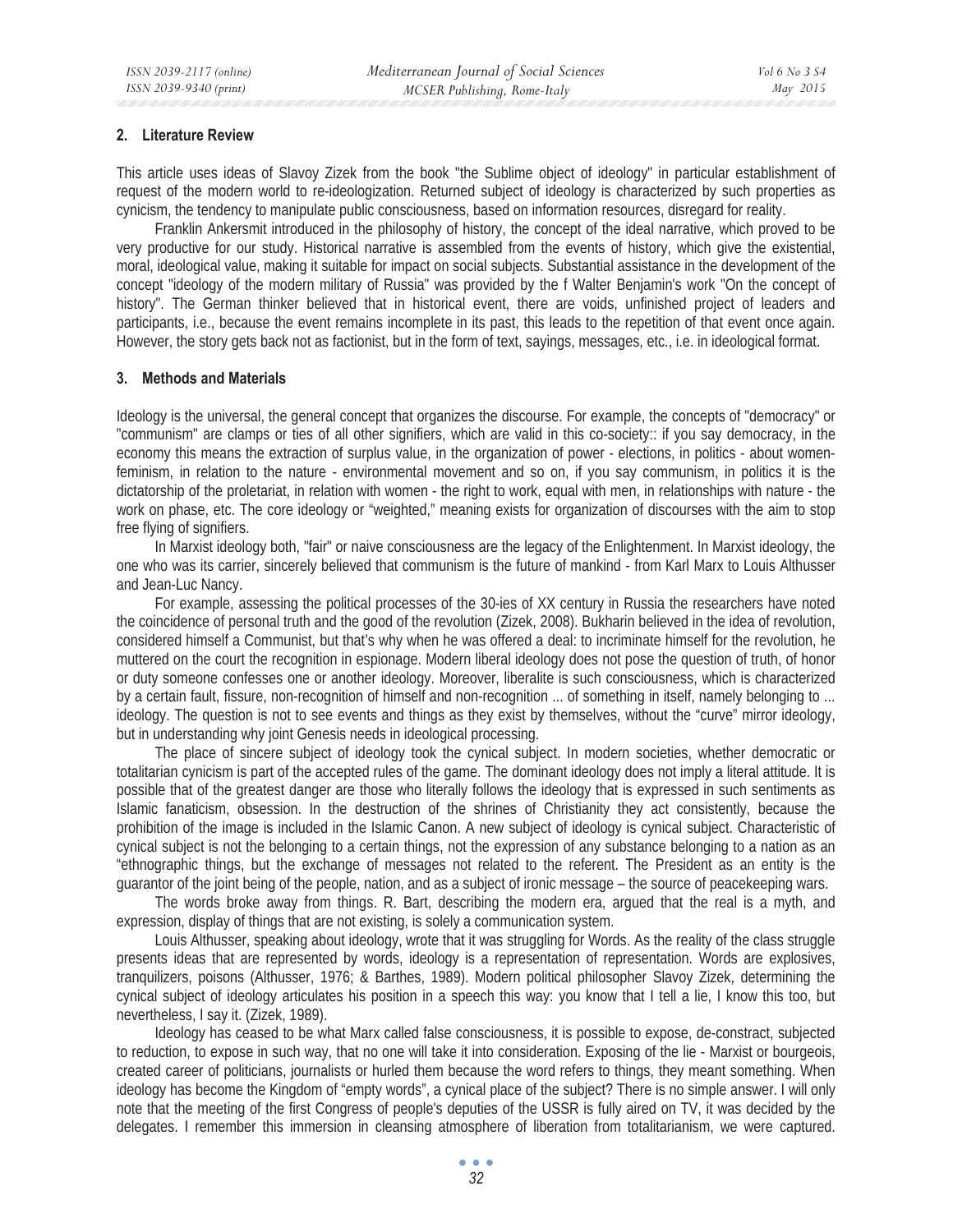| ISSN 2039-2117 (online) | Mediterranean Journal of Social Sciences | Vol 6 No 3 S4 |
|-------------------------|------------------------------------------|---------------|
| ISSN 2039-9340 (print)  | MCSER Publishing, Rome-Italy             | May 2015      |

Appreciating the fact whether it was the mimesis true or false, will give a historical distance, the distance. The participant in this Congress Roy Medvedev today recognizes that each speaker spoke in front of the whole country, many were not ready to speak at this Congress. (Medvedev, www.gorbi.ru/userfiles/20\_let\_pervogo\_sezda\_narodnyh\_deputatov, 2009). It means there was conscience, responsibility, understanding of the scope of the event.

Due to the cynical subject it is impossible to keep it simple metaphors - picking of masks, flushing of the skin. Peter Sloterdayk in the "Critique of cynical reason" argues that the dominant contemporary ideology became cynical modus.They know perfectly well what they are doing, but nevertheless continue to do so" (Sloterdayk, 1988). A cynical mind is no more naive, it paradoxically is enlightened by "false" consciousness: conscious understanding of falsehood, fully aware that for ideological universals hidden private interests, he's not going to abandon these universals freedom, human rights, equality is used as a tool of coercion to consistency "With the war in Iraq, Libya is evident America's desire to control the country's rich oil and ideological cover is to protect the rights of people to life in a democratic state".

Today, even the creators of ideologies do not assume that it will be taken seriously, it had manipulatively completely external and instrumental status. However, things became more complicated : really, on what is betting ideology is to act as upright as possible, more formal. The more coarser is the lie, the better it is recognized as such within the main goal, but reaches the result through the bypass path. The ideological effect is a byproduct of the goal. For example, through the Internet is send a message about the purpose of the level of pensions by gender principle, the intention to calculate the rate depending on the number of years lived after retirement, and because women live longer, they and the pension amount should be set lower. The Internet community expresses bewilderment, indignation, etc., but in general, the ideological effect should be considered the preparedness of public opinion to change of pension legislation that something can be reviewed, but not to that extent...".. On the main message is placed a ban, but a side effect is with agreement to consistency, further Genesis..., is legitimised, the authority may continue to rely on compromise. One could argue that this message is not related to the sphere of ideology, but rather deals with the specific policies of the government in times of crisis. It is important on a simple example to analyze the reception: displacement of goals and returning the parts of replaced in the form of after-effect. Another example is to give militiamen of Donbas the ability to protect their home, family, mine. A side effect was the growth of anti-Kiev moods, whereas in the beginning of the conflict their Russianness, their specific in the attitude of Ukrainians understand a small number of the population DND.

An ideological effect through the "workaround" contributes the replace of "hard" meaning that uniquely prestigieuses to his other meaning (anti-communism, anti-Americanism and others) on "floating" meaning of democracy, freedom, reliance on the law and other quite mantric spells of modernity. Metaphorical redundancy of ideology is based on "floating signifiers, when none of the parties, their uses, does not possess the "true meaning", hence the phrase "genuine democracy", "formal democracy" and other. However, the "floating signifiers" is needed to keep in communication field, because, although no single actor can show them the truth still remains the same articulation. The West, the USA, Russia and others talk about rights, the rule of law, democracy and so on, that allows to draw on a shared horizon of meaning. In a floating signifier is included not description of hegemony, but the description of dialogue. "We are for peace" is a General descriptive value without regard to the fact that each of the speakers means world peace-war, pacifism, or Jihad. Hence, two options are possible-the offset into the private sphere of values, for example, in my opinion: peace is the absence of a major war or an endless exchange of discourses - the opinion of the President, foreign Minister, defense Minister, deputies, etc., in order to clarify concepts. In the modern world the essence of educational and hermeneutic competence is immensely increasing (Kononova & Yakimova, 2013).

Authentic singleness is a community of singularities, a community without a common, individual beyond freedom and determination, in Russian, self-will (Deleuze & Guattari, 2004). In this case, the individual shows himself as an example, a case in which, as is well known, and therefore is the case because is unique, inimitable, this is just the sample itself. Giorgio Agamben, contemporary Catholic philosopher, defines the future of the community as habitat idle samples of themselves (Agamben, 1993). If we correctly understood, we will try to explain on the example of cartoons of the prophet Mohammed, published in the magazine "Sharlee...". An unbiased view leads to the conclusion: cartoons are of obscene content and primitive form, we have had many complaints to their artistic taste. But cartoonist loves not the contents but caricature as the sample itself. Not for the sake of criticism of something in Islam, not in order to think about split French community, he does it for self-expression, cartoonist loves himself... in the cartoon. For the sake of manners of himself, as an idle pattern itself, without purpose, and meaning for the sake of supporting their own narcissistic illusions he places himself in the place of universal liberty, rights, but this is a place that he can't take. The phenomenon of this unnecessary, not needed, idle, inactive essence of being is the event of the society without relying on universal: be on your own style to be and nothing more, this is the task that puts ethics abolition of the universal, in the end, the expense of ignorance and cynicism. To glide from one way of being to another is to move from idiocy to another: provocation, similar to the "Sharlee" -Paris in a month was repeated in Copenhagen. If Sartov's existence was sovereign, had a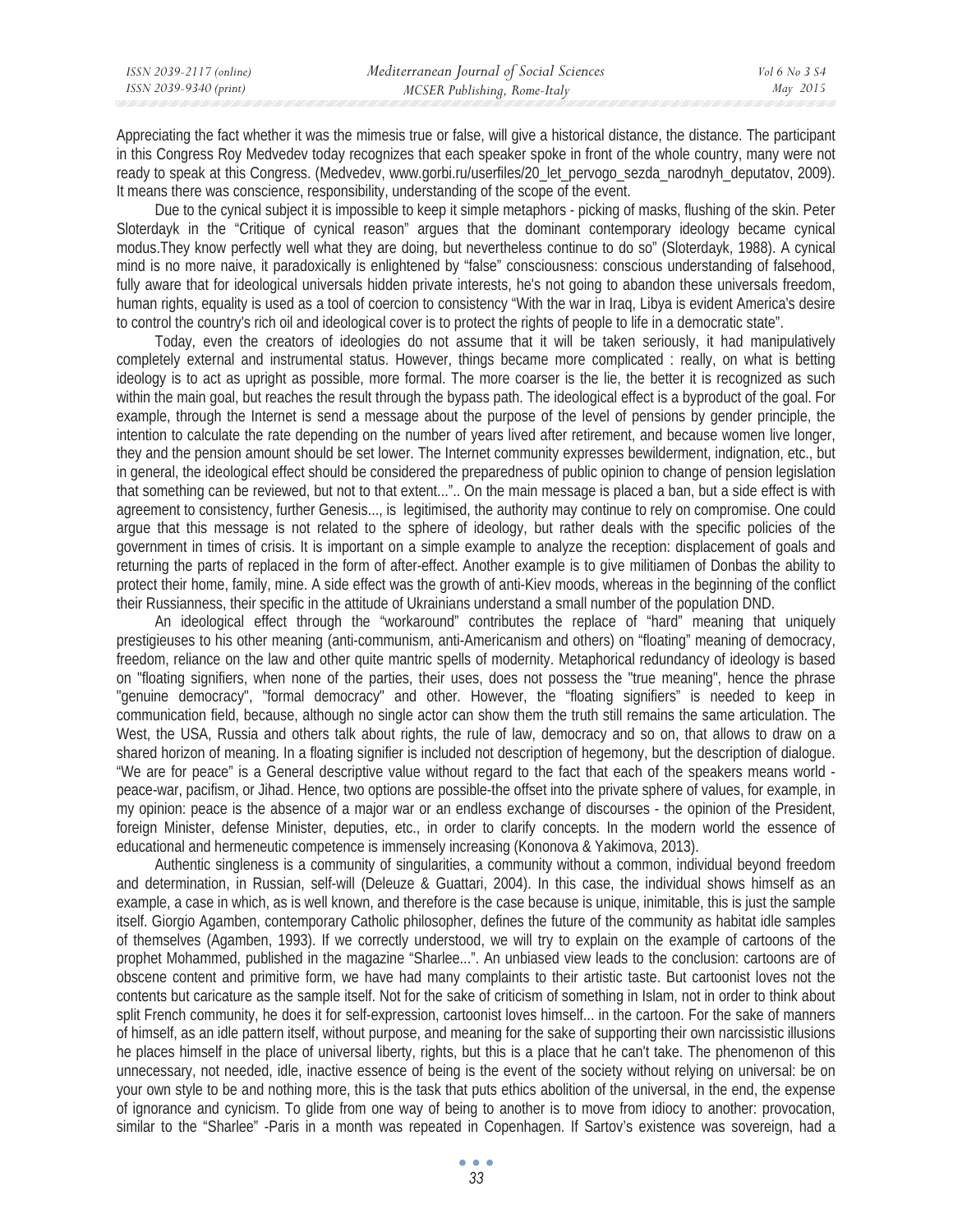support freedom and responsibility, and Heideger's critique of das Man warned existence from falling into anonymity is non-parted "being-with-others", in modern society singularities both strategies were defeated: no mass, but no personality. The singularity is lost in the estimation of reality, for it remains as a system of signs of Other (government, media, authority), which as Another terrorist ( insisting on his own way to be exclusively their own way, for every singularity is Another figure of violence) should be eliminated. Moderate, balanced view results in the following: generally human compatibility is arranged so that one remains "average" presence, neutralized, "being-with-others." The devaluation of Genesis as the only is inevitable, that does not preclude the fight for the truth with compatibility (Kirsanova & Korotina, 2014).

In the case of reliance on a single specific statements we sometimes face the threat of loss of universals, one of which is the ideology. The absence may not quite true, often of irrational "categorical imperative" in the form of ideology provides the minimum homeostasis society and man. Moral obligation in the form of the Kantian categorical imperative: act as it should, because debt is debt, debt is above all, the ideology replaces the Aristotelian measure, a compromise between mimesis and logos. Ideology allows mimesis in the form of recklessness: to act, not recognizing the inevitable, to act against the need to refuse races-to read, to weigh the "pros" and "cons", the common name of this is obsession. But you can also use the properties of the logos, to retreat due to unavoidable to take into account the strength of the enemy, to respect the enemy, not to indulge in total hysteria, let's call it courage logos.

What forms, in addition to ideology, does Genesis possess? According to J.-L. Nancy, at the beginning of human history a great place in the Constitution of communism occupied Greek theatre. Social is putted forward being (Nancy, 2000). Spectacular social presents not knowledge of something (gnosis), but himself as scenographic practice presents in fact, in the body. The idea of "we" is not a representational thought (idea, concept), but praxis and ethos. (Nancy, 2000). The difference of social and ideological consists not in the absence of staginess, necessary to put compatibility, they are identical in it, but in that mass social neglects the logos. If the determination of the location of the logos in ideology is significant, what kind of logo are we talking about, about consciousness, thinking, reflection as the properties of the individual or of the Logos in the form common to all practices - circuses, sporting events, public executions, trials, military parades, taking the oath, the oath of the President, etc. From the point of view of a French Marxist Louis Althusser, ideology is a way of identifying stakeholders, aiming to take their assigned positions in the social formation. Ideology exists only in ritualized practices, which, in turn, exist within the apparatus. (Althusser, 1976). Ideological apparatuses exist in the form of social institutions such as family, media, Church, education, political parties, trade unions, the entertainment industry. During the Paris spring 1968 J.-P. Sartre argued that "structures do not come out into the streets", giving priority to human existence. The revolution was defeated, sovereign existence did not become a pillar of the new joint existence, based on freedom. The essence of the disagreement of Sartre and Althusser was to prioritize between existential philosophy and social philosophy. Social, according to Althusser is the structure or format, as we would say today, and the position of the individual is the flicker of existence inside the structure. Flickering means that the subject is going in the way or is issued as a figure of speech, regardless of desire or effort of a particular person, only an imaginary or real migration, drift inside the structure (I - a Communist, and Communists - special people, and not Vice versa: I'm a good person, and - Communist). I am referring to the film Y. Raysman "Communist" (1957), which presents suggestive ideological image with a predominance of mimesis above logos. To get in the format of discussions, interviews, role, etc. does not imply the existence of their own way, rather, it is the opportunity to become a message for Another, and therefore for himself. Interpellation is the ability to call, "the Lord, "Abraham !" - "Here I am" means that the entity already exists in the mode of understanding (faith of Abraham is absolute), own speech only grows to values that are already formed by structure. The subject gains a voice that called drop words in "being-together", and thereby loses its transparency of Genesis as their own, "says not what he wants". And who is the customer of that, "what" says in addition to the subject? Ideology, being completely external to the subject, even absurd machine cast to speech based on the automaticity meaning that the individual subject is not able to overcome. In the assessment of their present living in Russia can be carefully noted that the discourse of liberation of consciousness from "totalitarianism" has not been universal. Ideologies tend to have a certain structure and functioning, which makes it a non-historical reality, that is all historical. These functions of ideology are immutable and cash, i.e. universals. Logos of ideology can be subjected to procedures of rationality: a query about the Genesis, rationale, evidence, verification, etc., that is, the mastery of what Marx called the weapon of criticism. Proof of the truth of" ideology convince the mind, while its suggestion is based on the imitation of samples, adherence to custom and tradition, the experience of the archetypes and the collective unconscious, etc.

Are there images, of fatally suggestion? Eternal samples do not happen, but in ancient times and currently ideology can be found its justification in nature and history. The nature of things - the environment, the landscape also has signs of suggestion. Nature creates the myths about mythology forests, steppes reasoned Russian historians and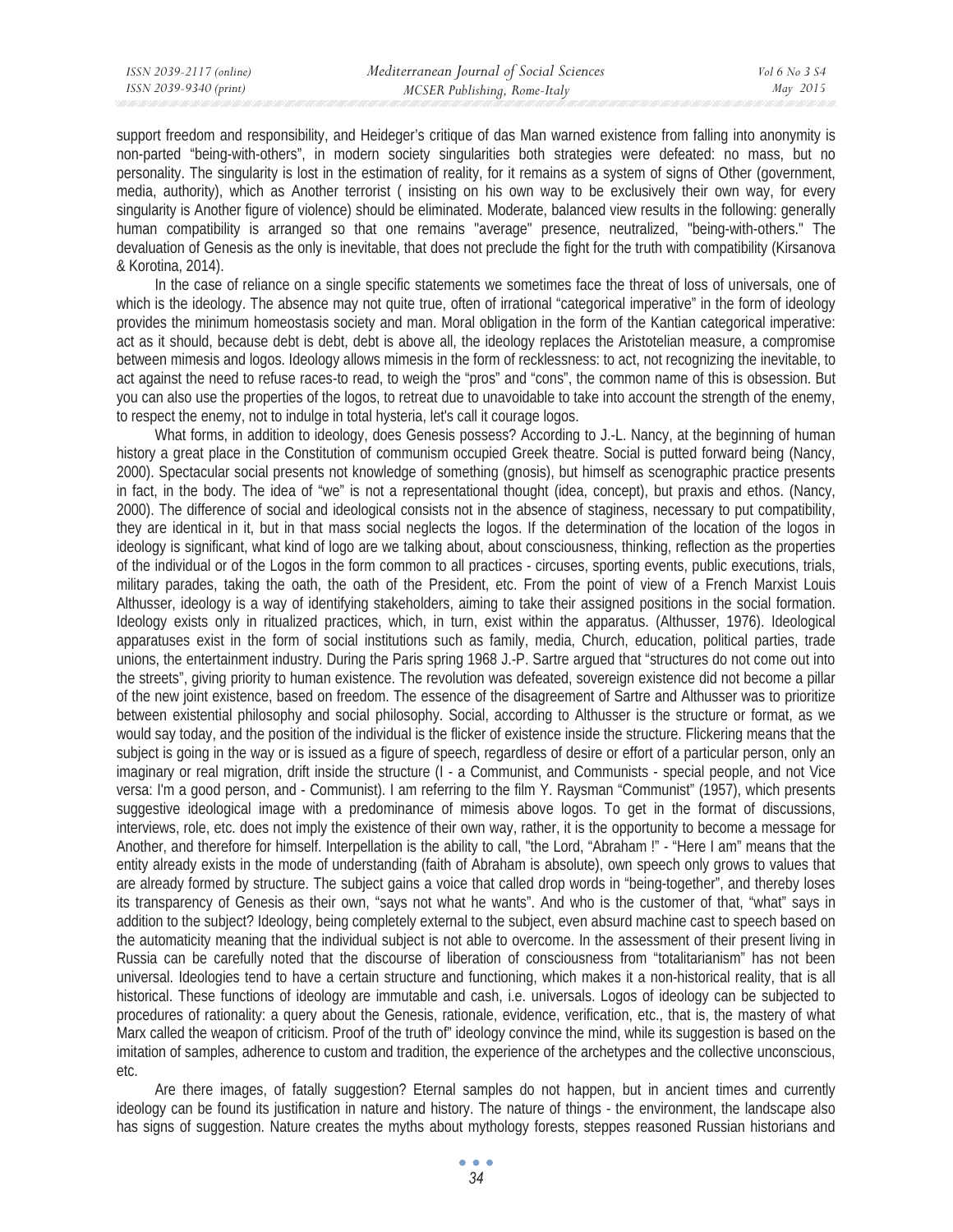philosophers Karamzin, Klyuchevskiy, Kostomarov, Berdyaev, the Russian film industry has also actively appropriated "nature" as an actor, brought it as a character in the picture (Dovzhenko's "Earth", Tarkovsky's "Andrei Rublev", Zvyagintsev's "Leviathan" and others). However, the elements of the forest, desert, sea, mountains have no signs of something prepared, they in a literal sense is natural, and there is a kind of maturity in a prepared things, thus causes and effects are causal in nature: we have made our history, this is our history (Heidegger, 1996). Thus rather vague meaning of the concept "nature" cannot be used as an ideology with absolute precision, although in the mythpoesis it can be applied as an ideological sign. (For example, nature is" fragile ice lake" is a helper for Russian soldiers and is an enemy of the Teutons in the film S. Eisenstein's "Alexander Nevsky). However, it can be argued that in order to be used as an ideological symbol, the concept of "nature" must be substantially transformed, thus made in the history of the people, the nation learned from fyuzis.

Why history often becomes a hostage to ideology, why it has been managed by different actors who have the opposite goal (Prince Vladimir is an iconic figure for both Russians and Ukrainians, but it performs a different ideological function). The history contains in itself the ontological contradiction: on the one hand, it is a kind of continuous duration of events (the story never stops), and on the other - co-beingness (this is historical fact, which is given a meaning (Barthes, 1970). Duration as an objective list of facts, as chronology has for a long time been an object of interest of historians, for example, guided by the need to have reliable information Thucydides paid informants of both sides as the Persians and the Greeks. Greco-Persian war lasted for about 40 years, evidence about whether it was a victory or defeat, each party would interpret differently (Barthes, 1970). Tyrants or politicians are interested not in history, but in originality, moreover, each historical age writes the history at own discretion (Ankersmit, 1988). The Russians wrote the history of the great Patriotic war as winners, and the Germans as a defeated and guilty of the genocide of the peoples. The historical epoch is changing, there is a new balance of political forces: Germany today is the most developed and richest country in Europe that supports the desire to rewrite history again "In particular, to present to Russia the violence inflicted on German women by Russian" (J. Habermas). The question whether it had happened in really is a problem for historians. The ideology is that in place of the thesis "devil take the hindmost" takes place the substitution of the idea of historical justice. Germany wants to rewrite the story from the point of view of the winner. Accusations of trying to "rewrite history again" are heard from both Russia and Germany "It is adjoined by the Baltic States, Ukraine, Poland and others". Obviously, this involvement is political and ideological. It's a debate of ideologies, not historians.

Let's try to isolate the empirical perceptions, which today have circulation in the Russian consciousness: statehood, nationhood, patriotism, the compilation of a list of victories - from Alexander Nevsky to the heroes of space - Gagarin and other. The complexity of the problem consists in the choice of facts and historical figures: the ideology can not rely on ambiguous assessments, so it is forced to simplify the historical Genesis, present it in the form of uniqueness, in order to achieve predictable reaction of the recipient. On what really ideology makes a bet is to act as upright as possible: pull facts from historical context and to give them a certain interpretation. C. Benjmin, having the experience of living in the atmosphere of Nazi propaganda, wrote the following: "the will to power in the interpretation is the right of the winner from his point of view to write history" (Benjmin, 1939). Empty homogeneous time of history (historical continuum time) becomes filled, constantly interrupting event. In the historical co-existence remain voids, because the ideology watchman rejects that what refers to the history itself, prevents attempts to grasp the meaning of factionist as such. The objectivity of historical hermeneutics decreases in process of time approaching to the present moment. History has value for ideology because it allows to build "an empirical muscles": to cut pictures for ideological format. The cause of the ideologization of the history is abuse of the "will to interpretation", but it is only its subjective causality.

The objective reason of the possible misunderstanding is that when the event occurs "The collapse of the USSR", the agents are not able to understand its true meaning, its traumatic pattern is recognized only when it is repeated. The first split is a traumatic accident, repeating of events (leaving of Ukraine to Europe) constitutes the inevitability of the break. Possible unions of Russia and Ukraine in the future are not excluded, but are different than the USSR. Hermeneutic interpretation never gets to the point of present: either the subject put off the interpretation, delays the judgment (the incident has happened, and the events not yet), or the subject of their reasoning runs forward such haste make a person prone to hysteria in politics, ideology, history. When becomes the "right" moment of interpretation "The transformation of causality in the eventfulness" it will be difficult to determine, this is the art of politics. It can be referred to the political sensitivity of Lenin in the definition of "the right moment" of the October revolution "October night of the year 1917", while Stalin made a mistake in assessing the time of the beginning of the great Patriotic war.

## **4. Concluding Remarks**

It is permissible to include following in the objective nature of the ideologization of history: there are events in the past,